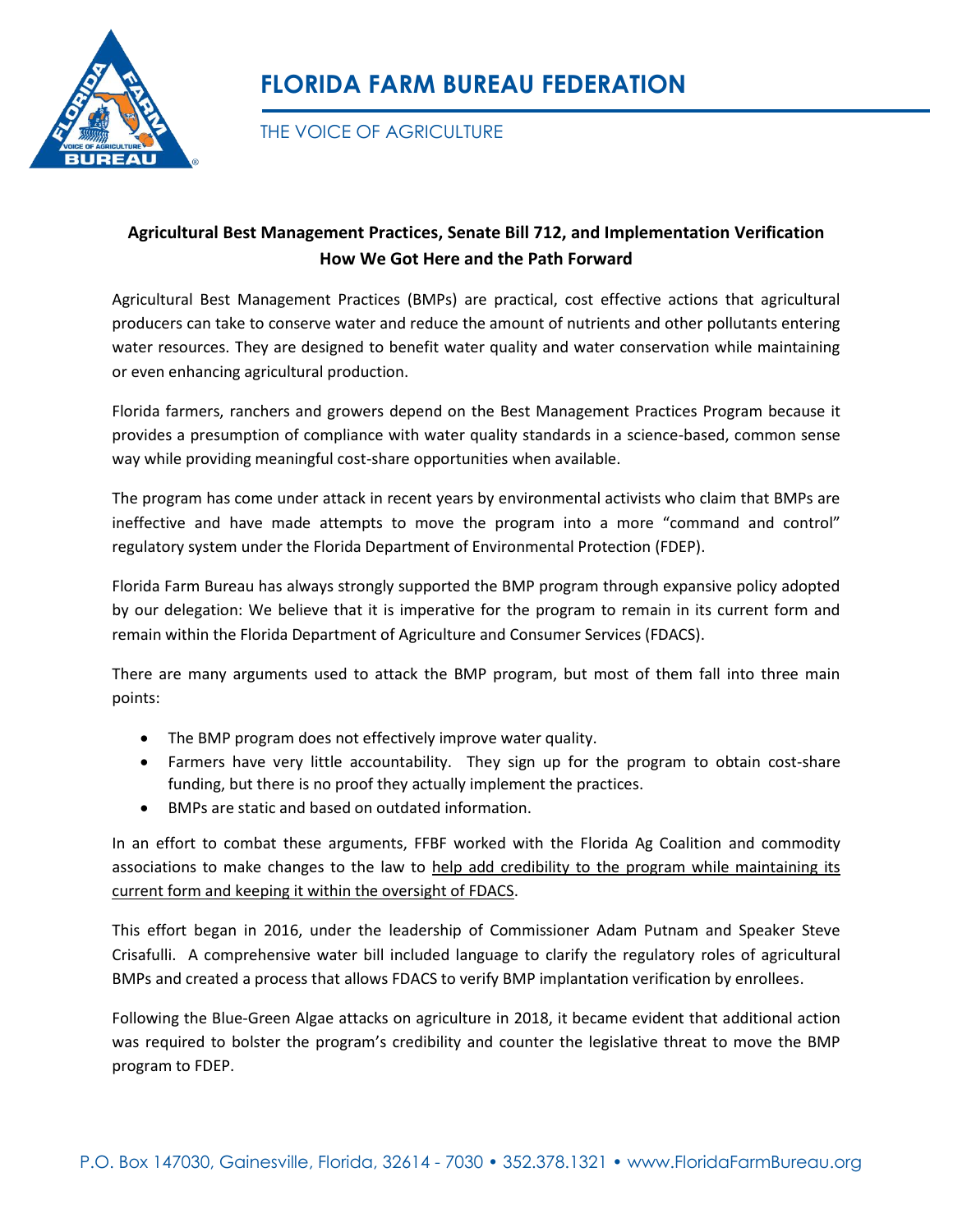Agricultural Best Management Practices, Senate Bill 712, and Implementation **Verification** February 17, 2021 Page 2

To accomplish this task, the Florida Ag Coalition worked with legislators to create language in the 2020 Legislative Session that passed as a part of SB 712. The provisions of SB 712 made 3 substantive changes to the BMP program:

- 1. It placed a two-year timeline on the already established Implementation Verification (IV) process.
	- The IV process was established in the 2016 law. However, FDACS and the BMP program faced criticism because there were not many IVs being administered.
	- SB 712 did not change the information required during an IV. It simply required FDACS to perform an on-site IV every 24 months.
	- Enhancing the IV process allows the industry to directly push back on criticism that BMP enrollees are not implementing BMPs.
- 2. It required FDACS to retain fertilization records used in the IV process.
	- As a part of the IV process, FDACS always needed to review fertilizer records to verify BMP implementation per the 2016 law.
	- FDACS provides aggregate data to FDEP to help determine BMP's effectiveness per the 2016 law.
	- Clarified what data is collected and maintained.
		- Requires collection of Total N and Total P applied as well as the timing of the applications.
		- It provides for data protection from public records requests and protected as trade secret information.
	- Collected records are to be aggregated and sent to FDEP to assess BMP effectiveness on a watershed scale.
- 3. It directed FDACS and UF/IFAS to coordinate to improve data collection and research efforts to enhance existing BMPs and develop new technically and financially practical BMPs.
	- Obviously, the effectiveness of the BMP program is dependent on good science and data. For the credibility of the program to remain high, the BMPs must continually be improving while taking into consideration their environmental impact, practicality and cost effectiveness.

Though the FDACS letter and Nutrient Application Record form created some confusion as to the requirements set forth in SB 712 and nutrient recordkeeping, BMP enrollees should continue to manage their recordkeeping in a manner that maintains compliance with their BMP plan and Florida Statute. This is consistent with past recordkeeping requirements.